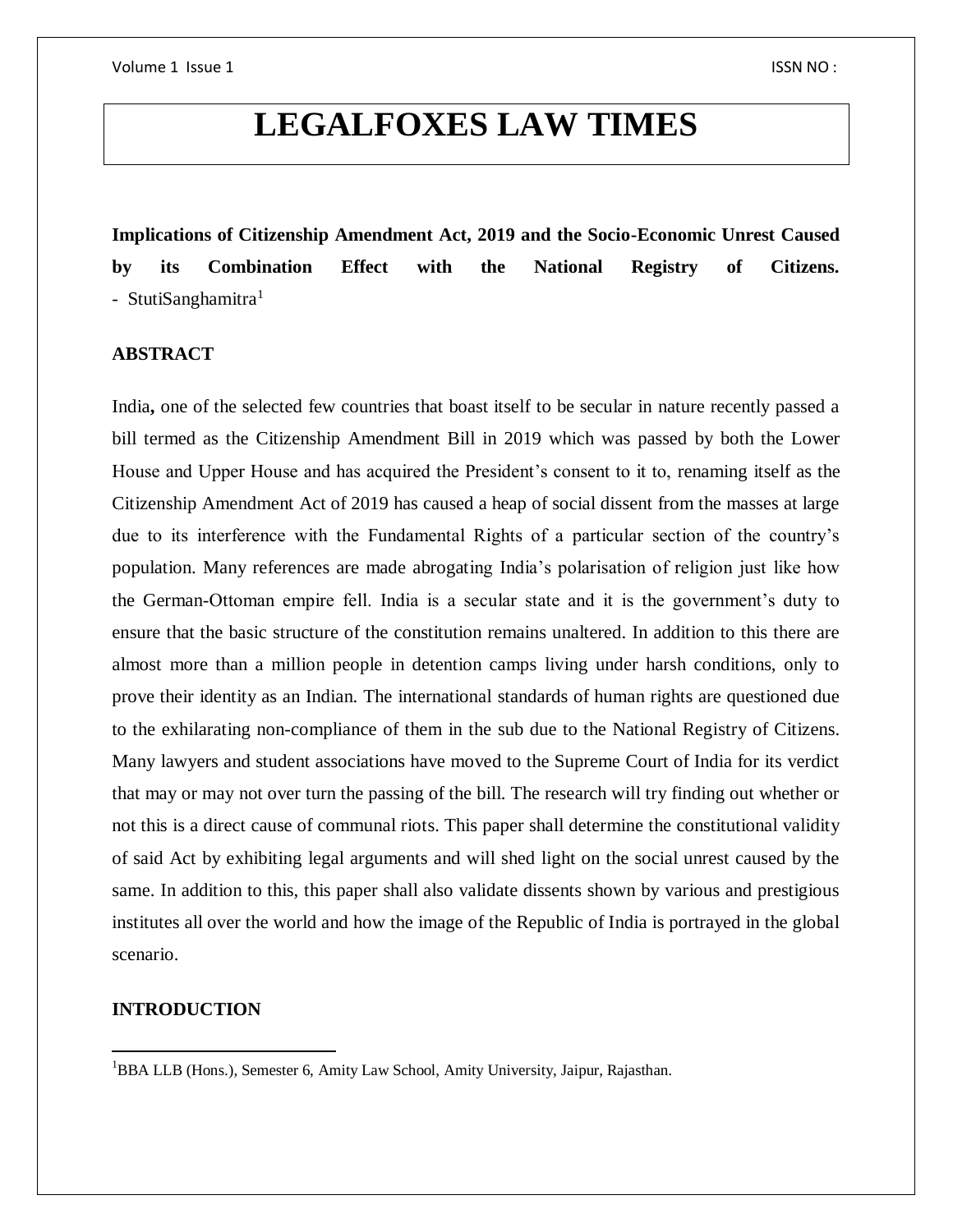The CAA is a glass half full and a partially good legislation but partially discriminatory as it excludes one major section that constitutes a persecuted Muslim minority from these Muslim majority countries of South Asian Association for Regional Cooperation (SAARC) on religious lines. CAA should have used the words "persecuted minorities of the Southern Asia" instead of existing expression "any person belonging to Hindu, Sikh, Buddhist, Jain, Parsi or Christian community from Afghanistan, Bangladesh or Pakistan" as it violates the Constitution of India per se. Historically, India has been a melting pot for different cultures and civilizations and has been active in addressing humanitarian crises that include the reception of refugees fleeing persecution from many parts of the world including SAARC region.

Today, India rightly aspires for a global leadership role but it lacks the global political will to address the problem of refugees based on a duly enacted legal framework. Recently, 181 countries voted in favour of the Global Compact on Refugees including India at Marrakesh in Morocco in December 2018. The United States and Hungary were the only two nations who voted against it. However, India is a party (not ratified but signed) to host of international human rights treaties including 1984 UN Convention on Torture (CAT) that prohibits under its Article 3 any forced expulsion or deportation of foreigners to their dangerous territories/homelands. Though, India has not acceded to the 1951 UN Convention relating to the Status of Refugees and (UNCSR) along with its 1967 Additional Protocol, nor does it have a national law for refugee protection.

India boasts of adhering to the principle of non-refoulement (no-forced expulsion/deportation) and securing refugee protection under the holistic and liberal construction of Article 21 of the Constitution of India that protects all classes of human existence as per the jurisprudence produced by the Supreme Court of India. Therefore, religious predilections cannot be allowed to govern and prevail over constitutional scheme of human equality called fundamental rights and duties in any democratic political set up anywhere in the world including India, citizenship can never be contemplated on the basis of religion and it is in contravention of International Human Rights Law and international human rights treaty obligations backed by Customary International Law (CIL).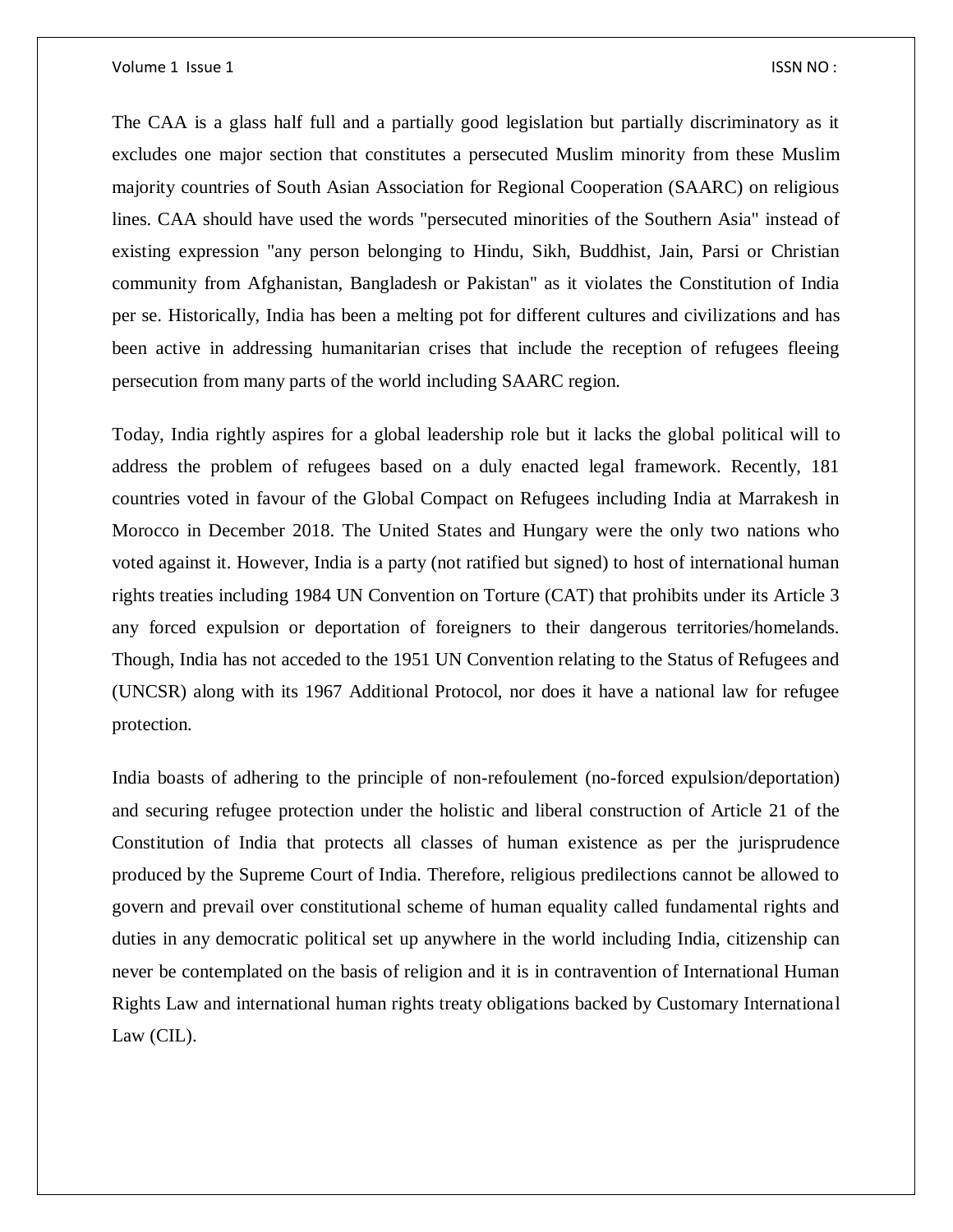$\overline{a}$ 

However India, as an emerging global player of international politics, must initiate a dialogue in the country to shift the focus from religion-driven refugee policy to diversity-driven refugee policy in its political discourse. Therefore, a sustainable refugee policy requires the engagement of different types of stakeholders and actors. These are primarily the Government of India (GoI) and UNHCR but may also include NGOs and other members of refugee advocacy groups and the research institutions.<sup>2</sup>

# **India's Polarisation of Religion**

The current exclusion of Muslims comes from Islamophobia that is deep rooted in India. Though India is a declared secular country, the current government is an ideological child of RSS (RashtriyaSwayamsevak Sangh) which is a Hindu Nationalist and Hindu Supremacist with a purpose of extending Hindutva. The majority party that forms the current government, that is the Bharatiya Janata Party, has its roots in Jan Sangh a political right wing party to counter Nehru and his leftist ideas which were not accepted by RSS.

The policies of the German state unfolded in the wake of World War I, which witnessed the fragmentation of multinational empires like the Ottoman Empire following widespread interethnic and inter-religious violence, including the Armenian genocide of 1915-'16. The Eastern European successor states like Poland and Czechoslovakia were granted recognition by the League of Nations provided they submitted themselves to an internationally monitored and enforced minority rights regime. The regime required the states to guarantee cultural rights, like freedom of religion, to ethnic and religious minorities. Unlike contemporary individual human rights, these rights were vested in collective ethnic and religious groups. They were directly enforceable by the League against the state.

The Weimar Republic passed laws to castrate Jewish people constitutionallyand a parallel can be drawn from the current scenario.<sup>3</sup> As with the passing of CAA and its combination effect along

<sup>2</sup>https://www.indiatoday.in/india/story/expert-view-does-india-need-caa-npr-nrc-1635665-2020-01-10 Dr.Nafees Ahmad on CAA and NRC.

<sup>3</sup>http://www.bl.uk/learning/histcitizen/voices/info/decrees/decrees.html Anti-Jewish Decrees from the British Library.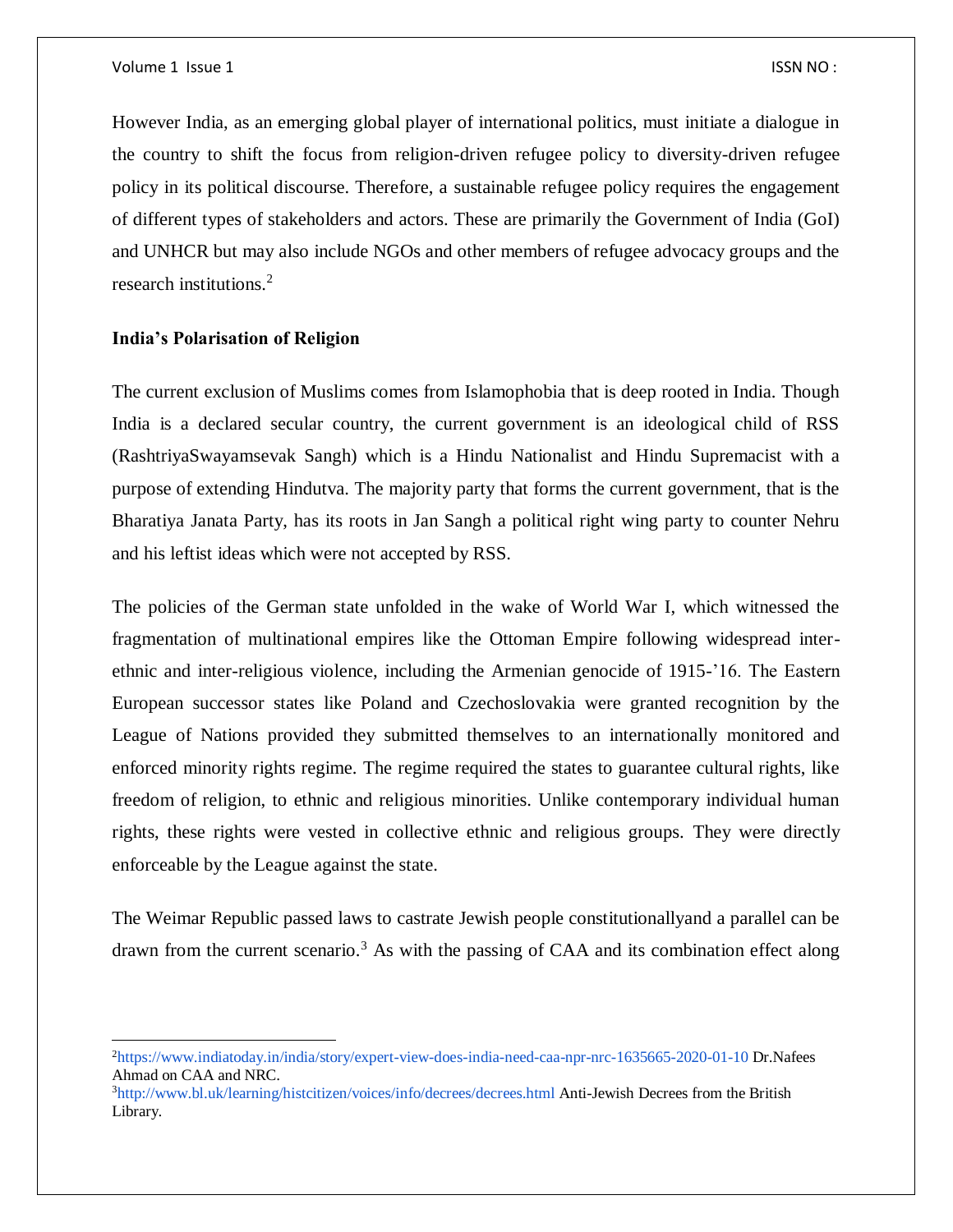with NRC it is in the hand of an already established Islamophobic party to grant citizenship to Muslims all over the country.<sup>4</sup>

# **How Democratic Processes Damage Citizenship Rights: The Implications of CAA-NRC**

Currently there are four ways to become an Indian citizen: birth, descent, registration and naturalisation. The Citizenship Bill, 1955 does not allow any of the refugees to acquire citizenship but the newly founded amendment allows non-Muslim minorities escaping persecution from Afghanistan, Pakistan and Bangladesh. The CAA welcomes Hindus, Sikhs, Christians, Parsis, Buddhists and Jains who arrived in India on or before 31 December, 2014 to escape religious persecution from their native countries. The CAA, however, does not include Muslim minorities like the Rohingyas of Myanmar (with whom we share a border) or the Tamil Sri Lankans facing adversities since time immemorial.

It is not yet clear as to how and what kind of documentary proof is required to prove citizenship under the current laws because the exercise shall be conducted by state governments, and perhaps each state government could have its own specifications. Let's assume that one of the documents is a birth certificate. UNICEF figures from 2012 report that about 40% of urban births and 65% of rural births are not registered in India.<sup>5</sup> A similar picture is probably the case for the older generations. In Assam, reports suggest that large numbers (about 19 lakh people) did not possess the necessary documents in the recently conducted NRC exercise under the supervision of the Supreme Court. Detention camps have already been set up in Assam.

In a manner, the current government is allowing persecuted refugees to take home in India, but the such statements like 'We want to root out illegal infiltrators coming from Bangladesh and other neighbours to other parts of India,' the Union Home Minister Amit Shah has already said while defending their intention to carry out the NRC. He has also made public threats that those who cannot produce the necessary documentation will be herded into detention camps. Such

5[https://www.cprindia.org/news/8339.](https://www.cprindia.org/news/8339)

 $\overline{\phantom{a}}$ 

<sup>4</sup> https://www.outlookindia.com/newsscroll/amid-anticaa-protests-bjp-deletes-its-tweet-on-nrc/1690545 BJP's deleted tweet on nationwide implementation of NRC.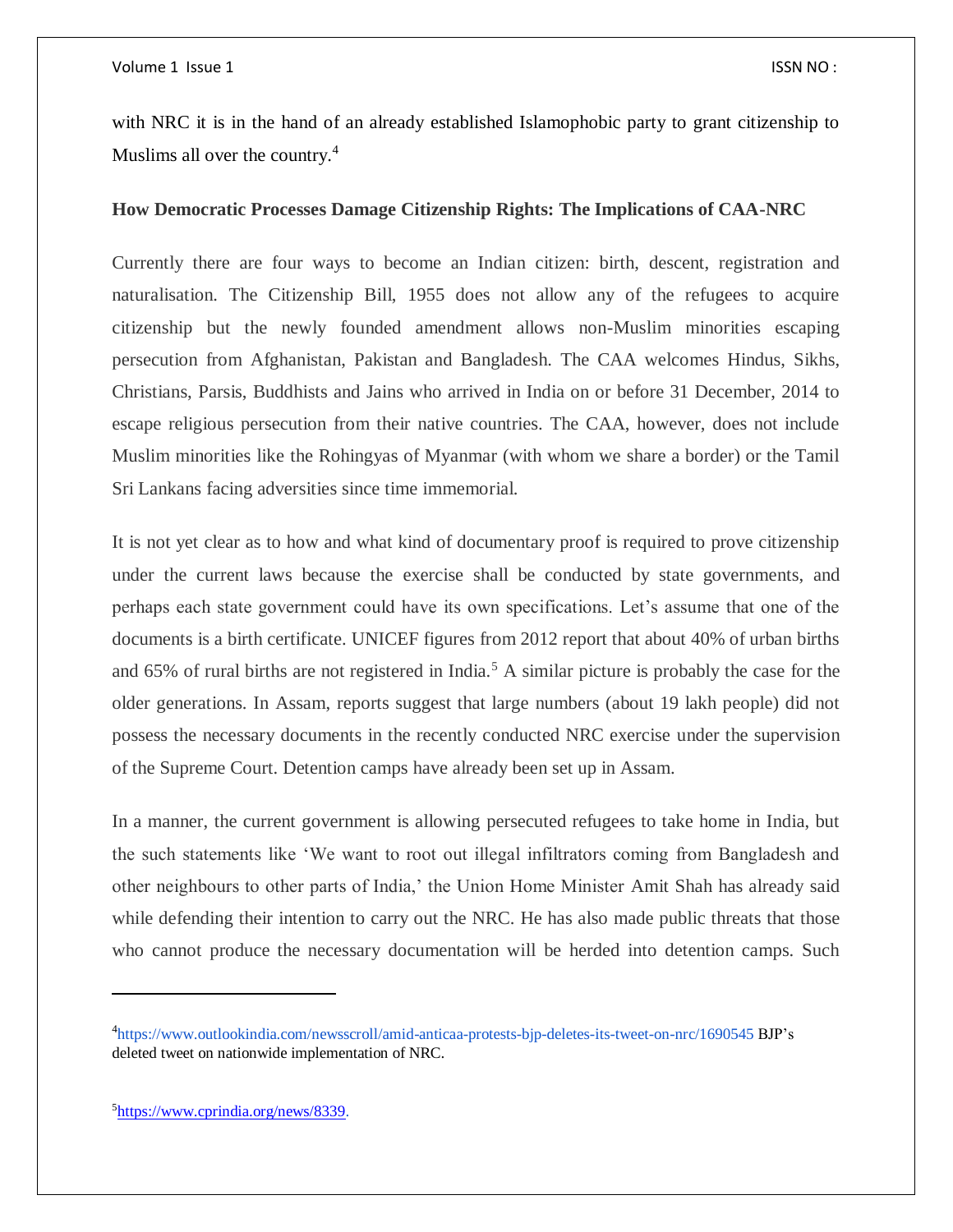#### Volume 1 Issue 1 ISSN NO : ISSN NO : ISSN NO : ISSN NO : ISSN NO :

statements indirectly point out the resting Islamophobia of the government and much hatred for the same.

# **Other Implications**

With the NRC exercise, the CAA is not simply an amendment to provide safe haven to persecuted minorities, none of them being the highly discriminated Muslims in our own country. There are countless hate crimes against both muslims and hindus, but India having a dominance for 80% of population being Hindus it would be more precise to say that the CAA is pro-non-Muslim persecuted minorities.

More crucially, the CAA-NRC combine inflicts a dark stain on the constitution's sacred fabric. It would cause the 'mischief of Partition' to happen all over again even after its descent over 70 years ago.

There have been several inhumane news reports on how the new exercise has impacted the poor.<sup>6</sup> People who are not privileged are always known to suffer the most, these cannot be only termed as collateral damage, but I believe, these are unnecessary hamperment to deliberately make a statement. With the GDP derogating witch each fiscal year, we must be relocating our focus on making the market work. The estimate of implementing NRC nationwide is rounded off to a whopping 8 lakh crores.<sup>7</sup>This amount of money can be used to repair or rather reconstruct the entire taxpaying system which is broken, and Ganga Action Plan which the current Hon'ble Prime Minister had promised to take up. It is the government's intermittent job, to provide taxpayers with clean water and air and ensure welfare of the citizens and not unnecessarily waste resources on non-required exercises.

## **Petitions Filed to The Supreme Court**

 $\overline{\phantom{a}}$ 

<sup>6</sup>https://www.outlookindia.com/magazine/story/india-news-twenty-six-deaths-in-assams-detention-centres- magnifyfallacy-of-nrc-exercise-but-who-cares/302284.

<sup>&</sup>lt;sup>7</sup>[https://www.nationalheraldindia.com/opinion/does-amit-shah-even-understand-what-nrc-will-cost.](https://www.nationalheraldindia.com/opinion/does-amit-shah-even-understand-what-nrc-will-cost)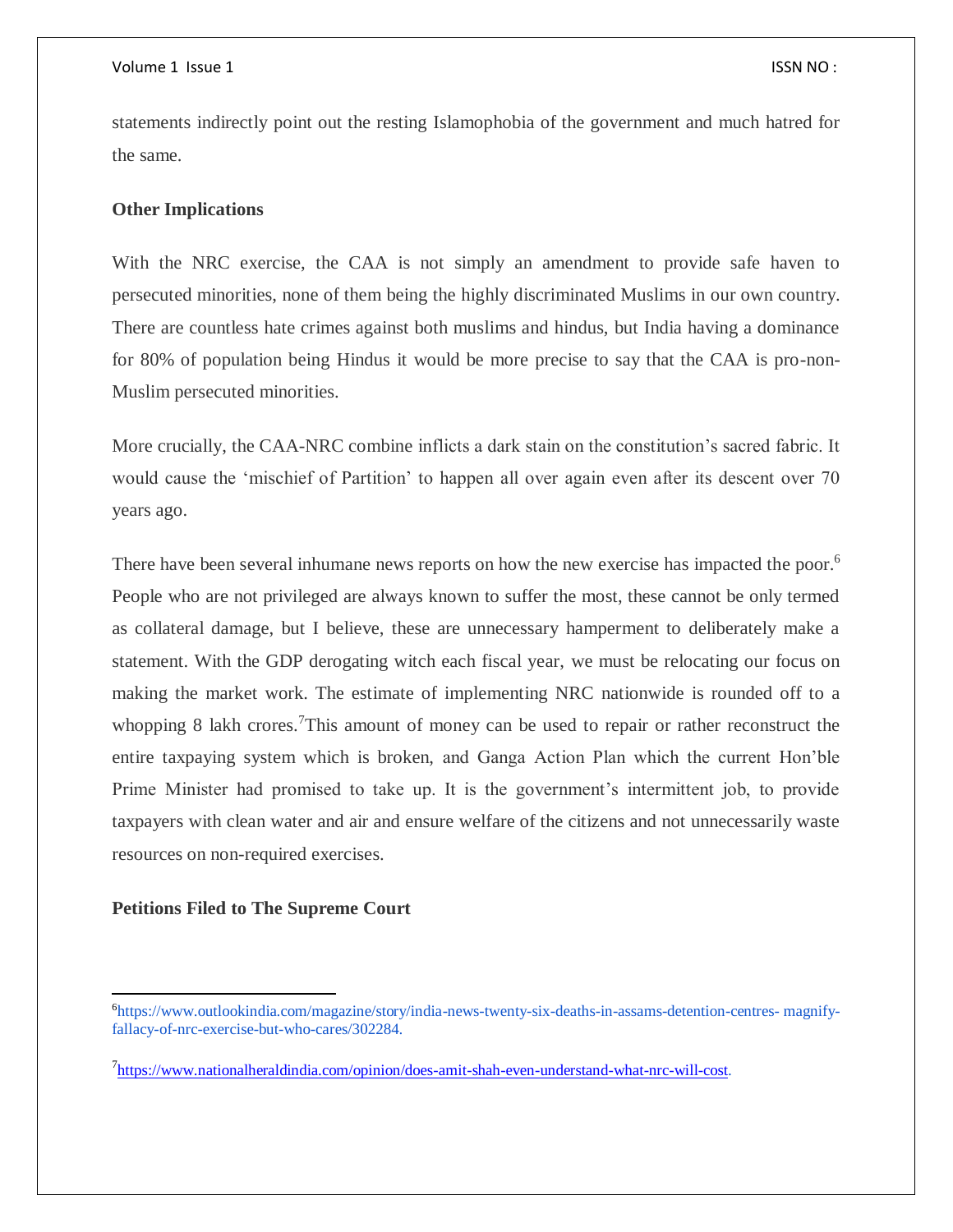The Supreme Court of India is the watchdog of the Indian Constitution. With recent historic judgements passes such as the Decriminalisation of LGBTQ+ and the Sabarimala Review, the citizens have immense hope from the Supreme Court for that matter. As for the constitutionality of the CAA, which has already been challenged, the Supreme Court judges will probably decide using the concepts of 'intelligible differentia' and 'rational relation to the goal' in Article 14 (equality before the law).

The specification of the minority communities in the CAA could be challenged in court on two grounds:

a) That citizenship eligibility of these migrants pertains to religious attributes and excludes ethnic and racial ones. Ahmedis and Shias of Pakistan suffer discrimination but will not be eligible under the CAA because they belong to the majority religion (though Ahmedis have been categorised as 'non-Muslims' by the Pakistani laws).

b) That the exclusion of ethnic attributes was deliberate in the Act because including it would allow Rohingyas (who are mainly Muslim) to apply for Indian citizenship.

There are currently 144 petitions filed with the Supreme Court which were heard on 22nd of January which has led to the following developments

**1.** A Supreme Court bench headed by Chief Justice SA Bobde was hearing a batch of 144 pleas challenging the validity of CAA, including those filed by the Indian Union Muslim League (IUML) and Congress leader Jairam Ramesh.

**2.** The court has also ruled that no high court should be hearing petitions on the Citizenship Act until all the petitions in Supreme Court are heard.

**3.** With a massive number of petitioners and their lawyers lobbying in the courtroom, the Supreme Court said the petitions must be segmented into sections also that some might be needed to be heard separately.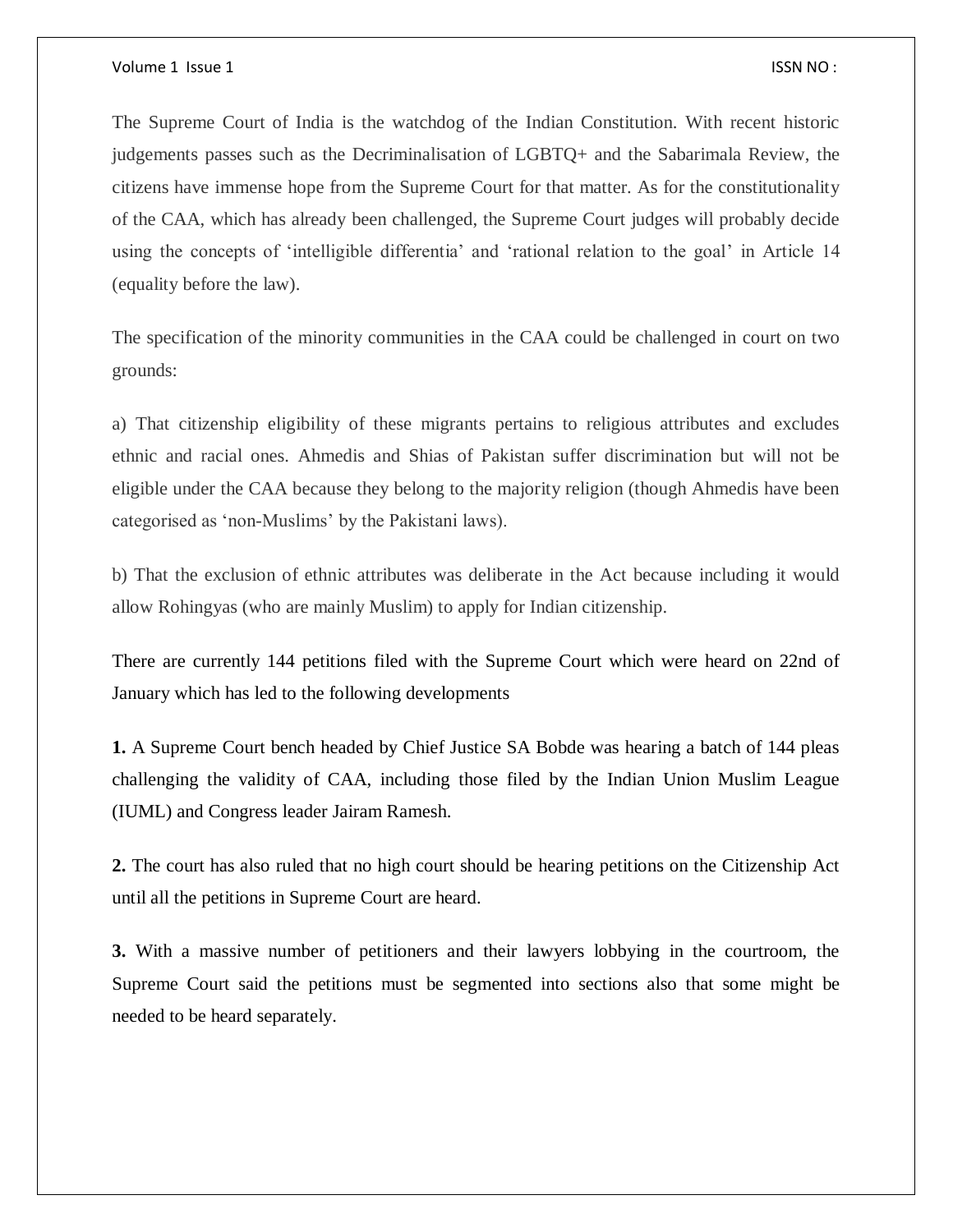**4.** CJI Bobde said the Supreme Court will create categories of the cases against CAA and the issues from Assam and Tripura - both states who have state accords of their own - will come under a separate category and will be heard separately.

**5.** The Supreme Court also said that the cases from Uttar Pradesh will be segregated into another case.

**6.** Attorney General KK Venugopal, appearing for the Centre, told the Supreme Court bench that the government has been given copies of around 60 pleas on CAA out of the 143 petitions.

**7.** Venugopal said that the Centre wants time to respond to the pleas which have not been served on it, following which the Supreme Court granted them 4 weeks' time to respond. The cases will again be heard in the fifth week from now.

**8.** Senior advocate Kapil Sibal urged the Supreme Court bench to put on hold the implementation of CAA and postpone exercise of the National Population Register (NPR) for the time being.

**9.** The Supreme Court said it will not grant any stay on CAA without hearing the Centre on the matter.

**10.** The CAA seeks to grant citizenship to migrants belonging to Hindu, Sikh, Buddhist, Christian, Jain and Parsi communities who came to the country from Pakistan, Bangladesh and Afghanistan on or before December 31, 2014.

The Citizenship Amendment Act (CAA) seeks to grant citizenship to migrants belonging to Hindu, Sikh, Buddhist, Christian, Jain and Parsi communities who came to the country from

Pakistan, Bangladesh and Afghanistan on or before December 31, 2014. President Ram Nath Kovind gave assent to the Citizenship (Amendment) Bill, 2019 on December 12, turning it into an Act. Since then violent and consistent protests have rocked the country with students, civil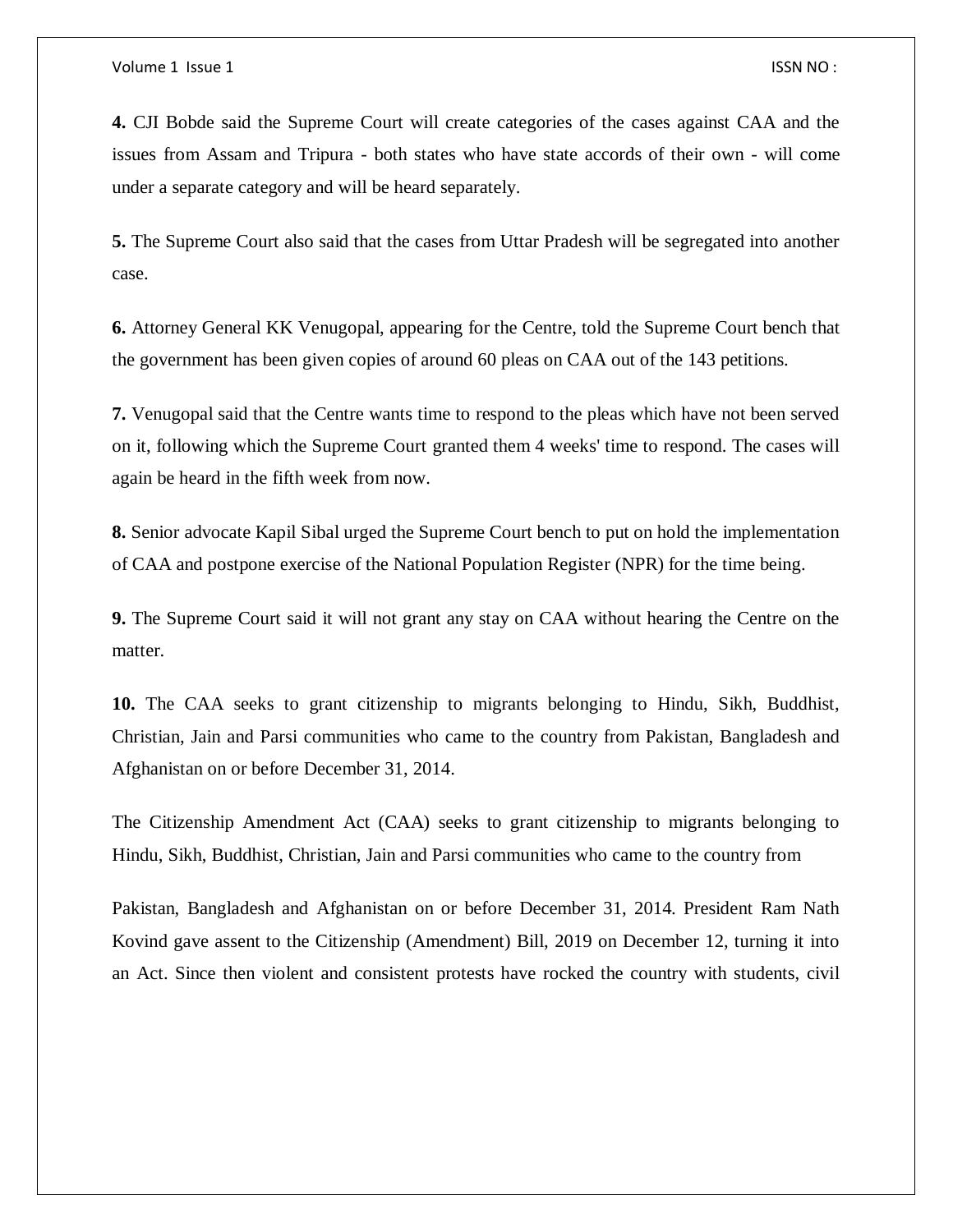society, actors, artistes, politicians and Opposition coming together to condemn the move to grant citizenship to some and exclude others.<sup>8</sup>

Students are out on the roads, women and children are out on the roads, people have begun to lose faith in democracy in the largest democracy of the world. Once acclaimed to be the 'Person of the Year'in 2016.<sup>9</sup> Mr. Prime Minister has also garnered support from the Time Magazine to have United the country like no other person,<sup>10</sup>to being the country's "Divider in Chief" within a span of 4 years alone.

## **Communal Riots**

 $\overline{\phantom{a}}$ 

Hong Kong's protests have raged for seven months after being sparked by a now-abandoned proposal to allow extraditions to the authoritarian mainland, where the opaque legal system answers to the Communist Party.

They soon morphed into a wider movement calling for greater freedoms in what is the most concerted challenge to Beijing's rule since the former British colony's 1997 handover. The frequency and ferocity of Hong Kong's protests have died down over the last month, but signs of the political unrest are everywhere, from graffiti daubed on walls to huge fences surrounding government buildings.

- 9https://www.thehindu.com/news/national/Modi-wins-reader%E2%80%99s-poll-for-TIME-%E2%80%98Pe rsonof-the-Year%E2%80%99/article16763421.ece. <sup>10</sup>https://time.com/5595467/narendra-modi-india-unite-prime-minister/.
- <sup>11</sup>[https://economictimes.indiatimes.com/news/politics-and-nation/time-magazine-calls-modi-indias-divider-in-chief](https://economictimes.indiatimes.com/news/politics-and-nation/time-magazine-calls-modi-indias-divider-in-chief-in-its-international-edition/articleshow/69266218.cms?from=mdr)[in-its-international-edition/articleshow/69266218.cms?from=mdr.](https://economictimes.indiatimes.com/news/politics-and-nation/time-magazine-calls-modi-indias-divider-in-chief-in-its-international-edition/articleshow/69266218.cms?from=mdr)

<sup>8</sup> https://www.indiatoday.in/india/story/no-stay-on-caa-larger-supreme-court-bench-to-hear-140-petitions-1 639020- 2020-01-22.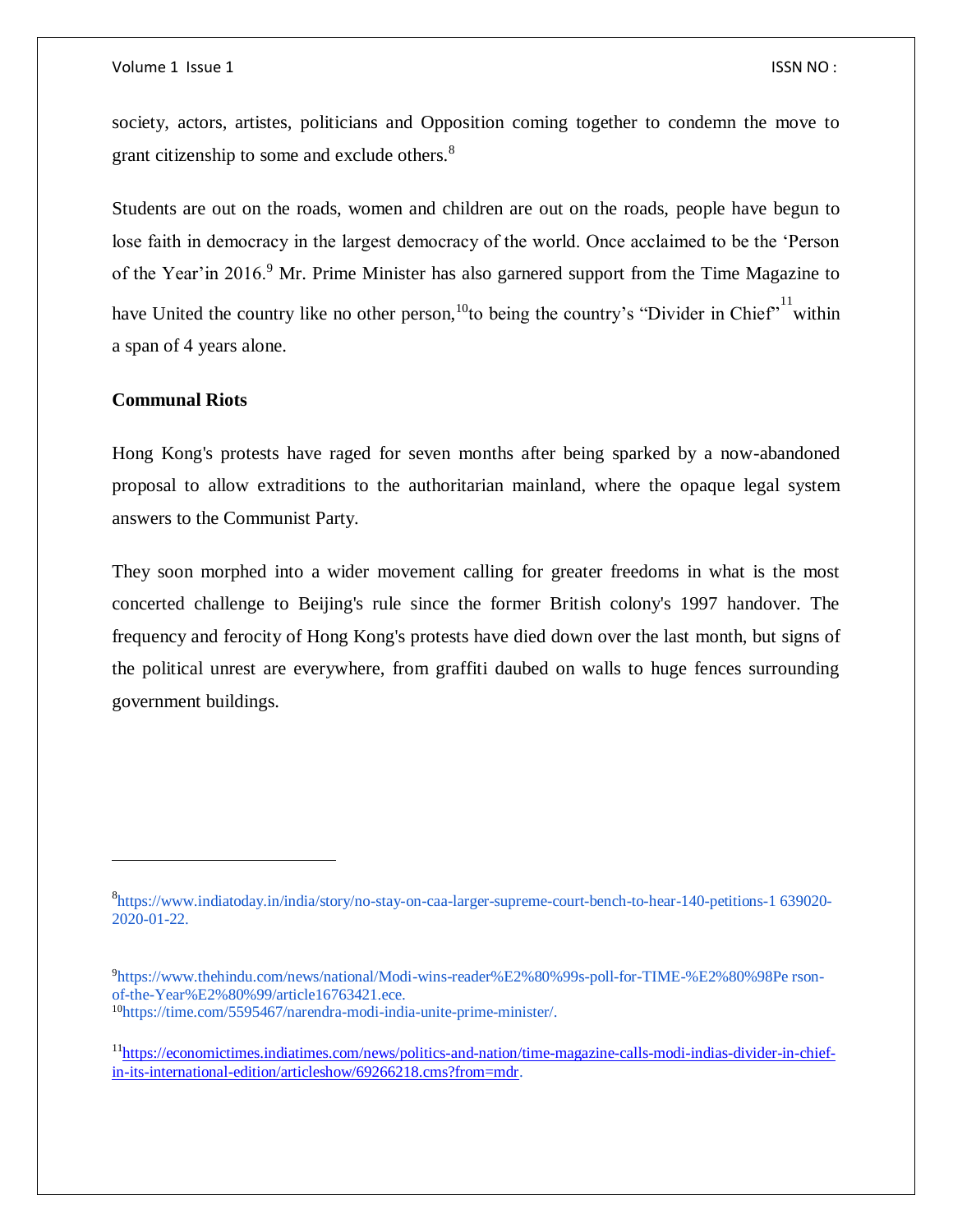$\overline{a}$ 

Meanwhile in India, the passage of the CAA in Parliament triggered nationwide protests, which turned violent at some places, including in Uttar Pradesh and West Bengal. CAA's critics say the law is discriminatory and violates the core values of the Constitution.<sup>12</sup>

India always had a global stature because of its enduring reputation of being the world's largest democracy and of being a stable country. Modi's actions of Muslim baiting such as the repeal of Article 370 in Kashmir, taking away its special status and reducing the only Muslim state in India to a Union Territory, the continuing communications lockdown in Kashmir, which has now lasted four months and the brutal crackdown on the largely peaceful protest against the bigoted National Register of Citizens (NRC) has made India lose its democratic sheen.<sup>13</sup>

Oxford, Yale, MIT and Harvard and several other major ivy leagues have shown dissent on the police brutality incurred upon students of Jamia MilliaIslamia and Aligarh Muslim University, almost 400 students from all over the US have released a joint statement of solidarity with the two aggrieved universities.

## **Constitutional Validity of the Citizenship Amendment Act, 2019**

While considering the case of non-citizens – 'aliens' – the doctrinal approach of determining 'intelligible differentia', coupled with a 'rational nexus', need not be adopted at all. Undoubtedly, 'person' in Article 14 of the Constitution covers 'aliens' as well. However, a crucial distinction that must be specified here is that such rights would pertain only to those people who have lawfully and legally entered the Indian territory. Every sovereign State, and so too the Republic of India, has the exclusive right to allow, refuse entry, or expel any alien/noncitizen. The equality clause, as per Article 14 of the Constitution of India, insofar as it guarantees rights to every 'person', insofar as it pertains to aliens, would only operate where it is not subject

<sup>&</sup>lt;sup>12</sup>https://www.indiatoday.in/business/davos-2020/story/have-caa-protests-impacted-india-s-global-image-he re-swhat-imf-chief-economist-gita-gopinath-has-to-say-1638634-2020-01-20.

<sup>13</sup>https://gulfnews.com/world/asia/india/caa-nrc-narendra-modis-dreams-of-an-image-as-global-statesman -andgood-days-for-india-are-history-1.1576999781483.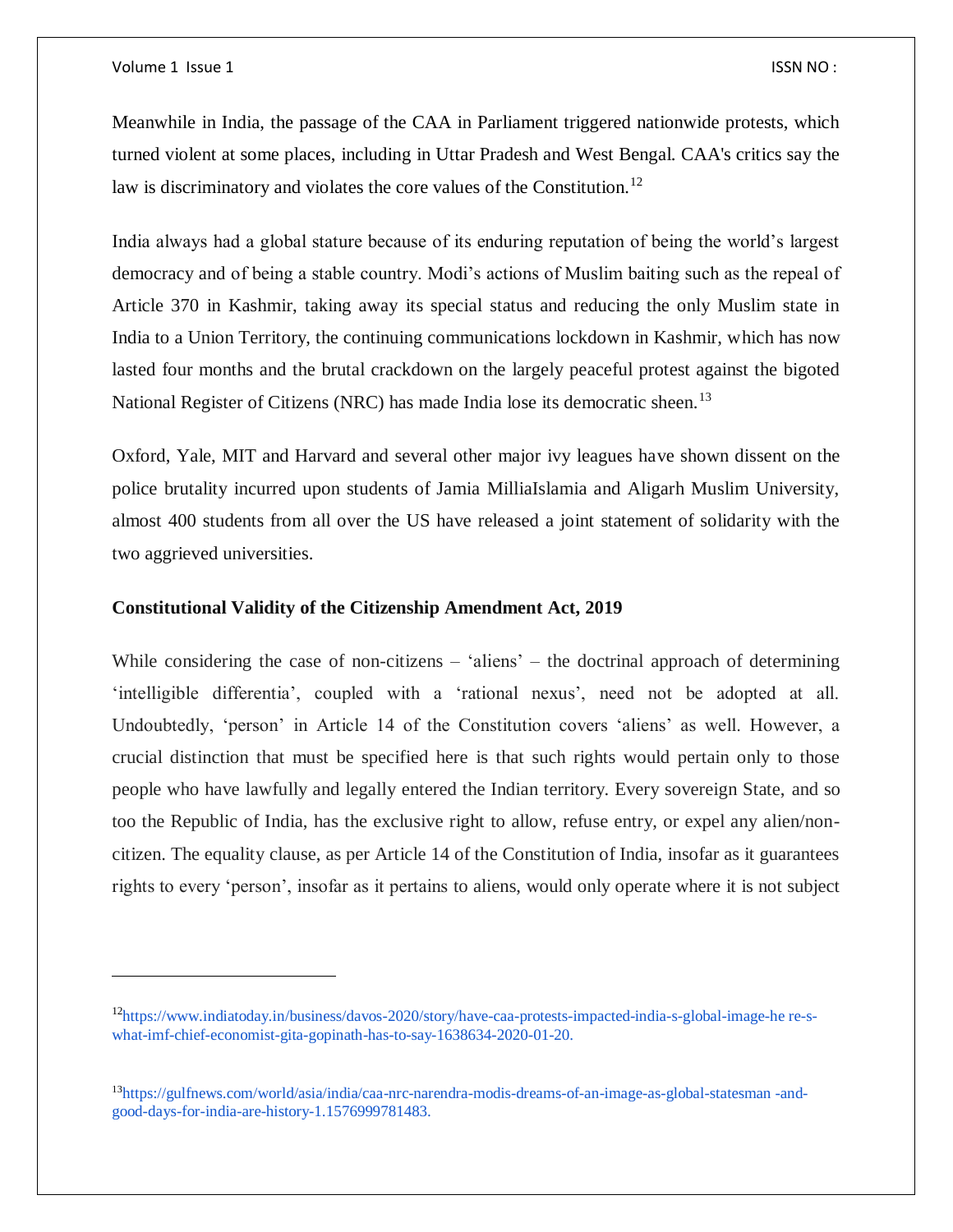$\overline{\phantom{a}}$ 

to any other disability emanating by way of any provisions of the Constitution and so too a lawfully enacted statute/legislation/bye-law/rule.<sup>14</sup>

In *Budhan Choudhary v. State of Bihar*, the Court in 1955 summed up the test as follows:

In order, however, to pass the test of permissible classification two conditions must be fulfilled, namely, (i) that the classification must be founded on an intelligible differentia which distinguishes persons or things that are grouped together from others left out of the group and (ii) that differentia must have a rational relation to the object sought to be achieved by the statute in question. The classification may be founded on different bases; namely, geographical, or according to objects or occupations or the like. What is necessary is that there must be a nexus between the basis of classification and the object of the Act under consideration. It is also well established by the decisions of this Court that Article 14 condemns discrimination not only by a substantive law but also by a law of procedure. The contention now put forward as to the invalidity of the trial of the appellants has, therefore to be tested in the light of the principles so laid down in the decisions of this Court.

To some, the test of reasonable classification might appear too rigid. It could even be plausibly argued that it takes away from the moral axiom inherent in Article 14. Indeed, Justice Subba Rao, in a dissenting opinion, in *Lachman Das v. State of Punjab* (1963) was keen to point out that the doctrine of classification was merely a subsidiary rule: "Over emphasis on the doctrine of classification or an anxious and sustained attempt to discover some basis for classification may gradually and imperceptibly deprive the article of its glorious content," he wrote. "That process would inevitably end in substituting the doctrine of classification for the doctrine of equality: the fundamental right to equality before the law, and equal protection of the laws may be replaced by the doctrine of classification."

But the test has entrenched itself in our jurisprudence chiefly because it works—it allows the judges to practically conceive what equality really demands. And, here, in the case of the CAA,

<sup>14</sup>https://theprint.in/opinion/why-supreme-court-of-india-wont-strike-down-modi-govts-citizenship-amendm entact/342781/.